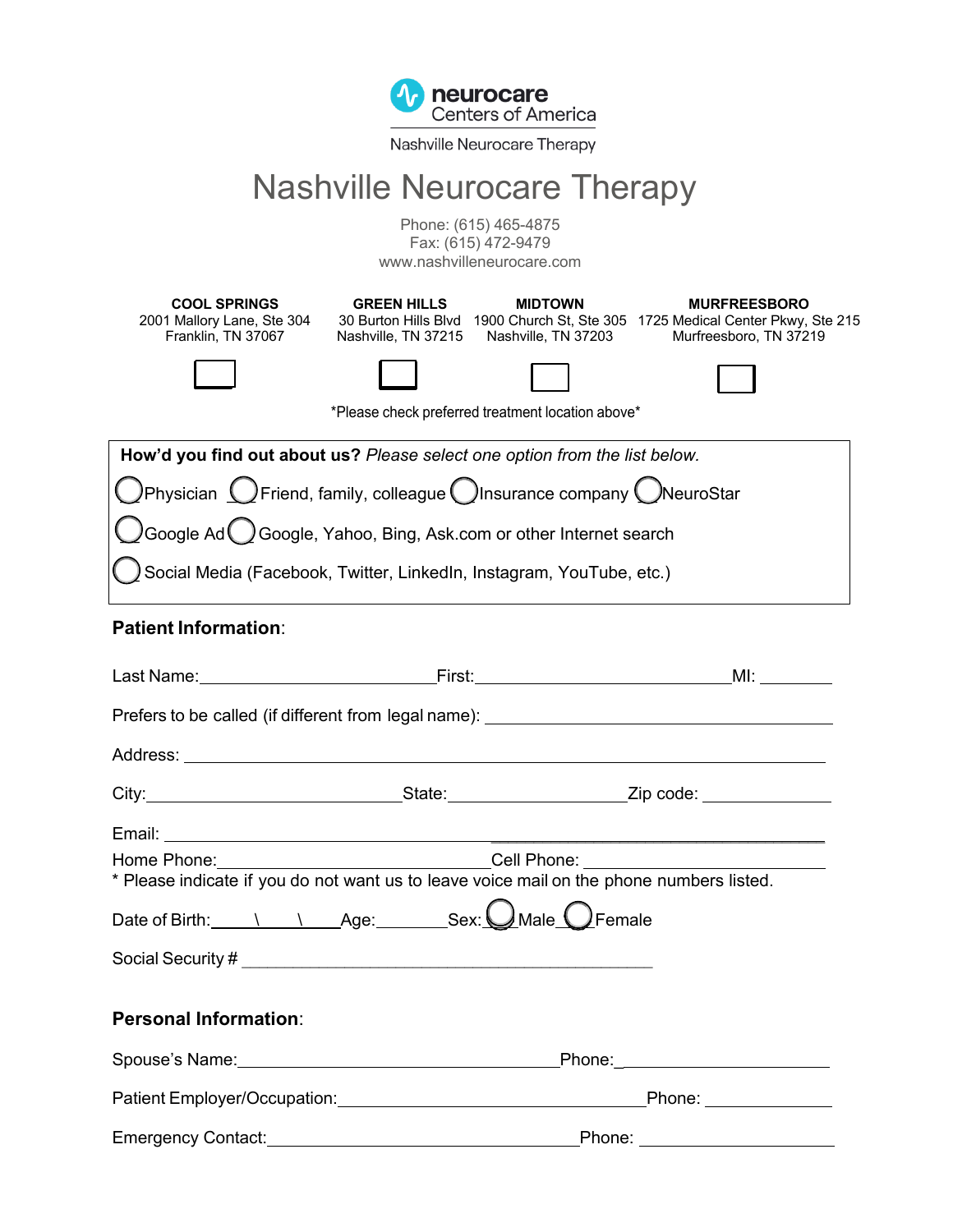#### **Privacy Practices Acknowledgment Form**

I understand that, under the Health Insurance Portability & Accountability Act of1996 (HIPAA), I have certain rights to privacy regarding my protected health information. I understand that this information can and will be used to:

- conduct, plan and direct my treatment and follow-up among the multiple healthcare providers who may be involved in that treatment directly and indirectly.
- obtain payment from third party payer.
- conduct normal healthcare operations such as quality assessments andphysician certifications.

I have been informed by you of your notice of privacy practices containing a morecomplete description of the uses and disclosures of my health information. I have been given the right to review such notice of privacy practices prior to signing this consent. I understand that this organization has the right to change its notice of privacy practices from time to time and that I may contact this organization at any time to obtain a current copy of the notice of privacy practices.

I understand that I may request in writing that you restrict how my private information is used or disclosed to carry out treatment, payment, or health care operations. I also understand you are not required to agree to my requested restrictions, but if you do agree then you are bound to abide by such restrictions. I understand that I may revoke this consent in writing at any time, except to the extent that you have taken action relying on the consent.

| Patient Name Signature  | Date |
|-------------------------|------|
| Relationship to Patient | Date |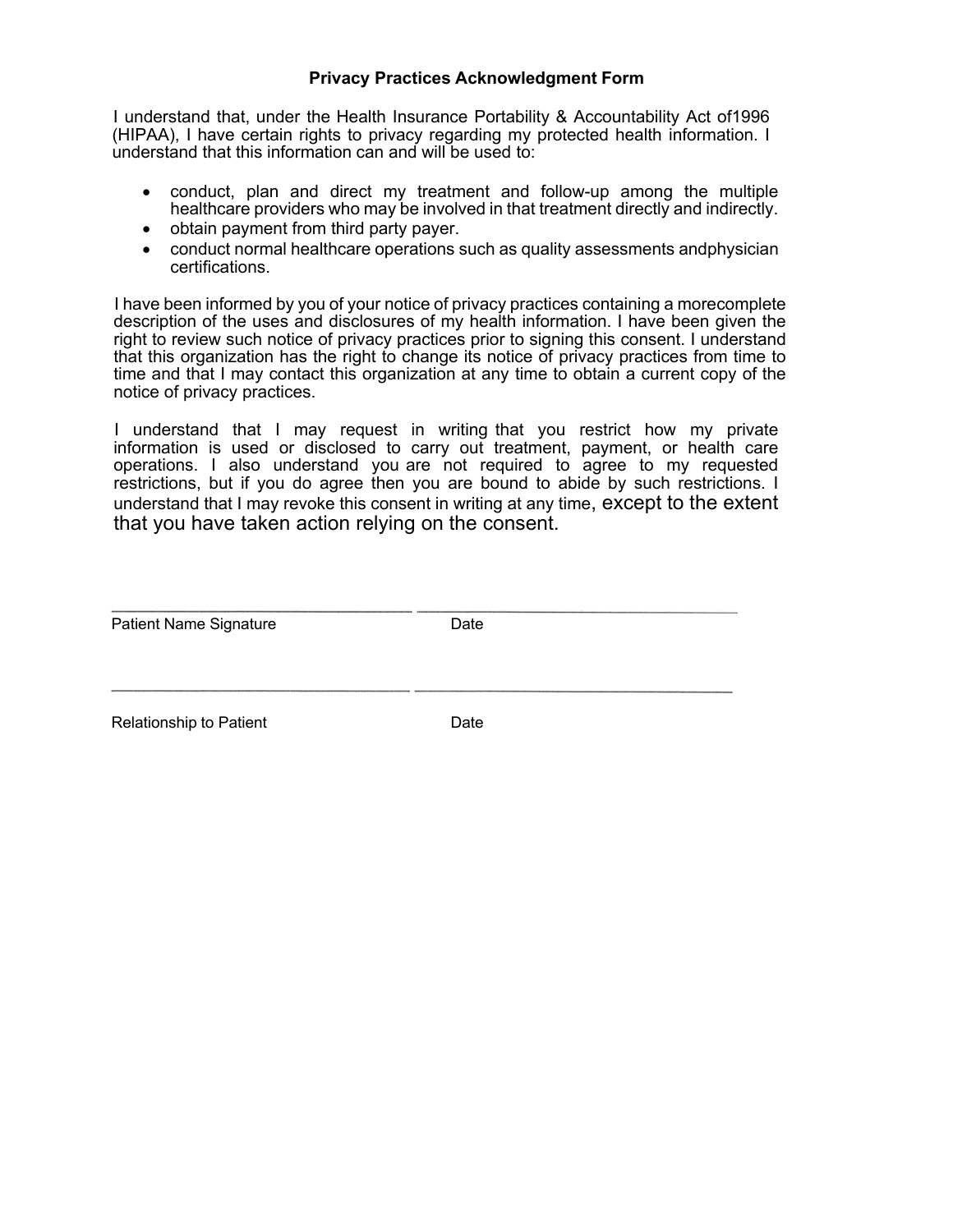

Nashville Neurocare Therapy

## Nashville Neurocare Therapy

Phone: (615) 465-4875 Fax: (615) 472-9479 www.nashvilleneurocare.com **AUTHORIZATION FOR RELEASE OF MENTAL HEALTH RECORD** (Also known as Protected Health Information) Patient Name **Date of Birth** Address(Mailing) **Phone Phone** I authorize the release of my protected health information: **COOL SPRINGS** 2001 Mallory Lane, Ste 304 Franklin, TN 37067 **GREEN HILLS** 30 Burton Hills Blvd 1900 Church St, Ste 305 1725 Medical Center Pkwy, Ste 215 Nashville, TN 37215 Nashville, TN 37203 **MIDTOWN MURFREESBORO** Murfreesboro, TN 37219

To/From: W. Scott West, MD

| To/From:       |                                                                                                 |
|----------------|-------------------------------------------------------------------------------------------------|
| Phone          | Fax                                                                                             |
|                | Information to be released: Intake/Psych eval, Medical records, Diagnoses, Medications w/ doses |
| and durations  |                                                                                                 |
| . <del>.</del> |                                                                                                 |

Purpose of disclosure: TMS Evaluation

This form, when properly completed, permits the release of confidential information abouta person receiving services. Any information to be released under this form shall be releasedin accordance with HIPAA. The records released through this authorization are protected by HIPAA. Further disclosure of this information to parties other than those designated on thisform is prohibited without the written consent of the person to whom the information pertains.

- 1. I understand that information used or disclosed pursuant to this authorization carries with it the potential for an unauthorized re-disclosure which may not be protected by Federal Privacy regulations.
- 2. I understand that signing this Authorization is voluntary and refusing to will not jeopardize my right to obtain present or future treatment except where disclosure of the information is necessary for the treatment.
- 3. I understand that I may revoke this Authorization by doing so in writing at any time; except to the extent that action has already been taken in reliance upon it, and that the revocation does not affect any information that was released before the revocation. Even if I do not revoke this Authorization, the Authorization expires automatically one (1) year from the date of signature.

| Signature                             | Date |
|---------------------------------------|------|
| Signature of Parent or Legal Guardian |      |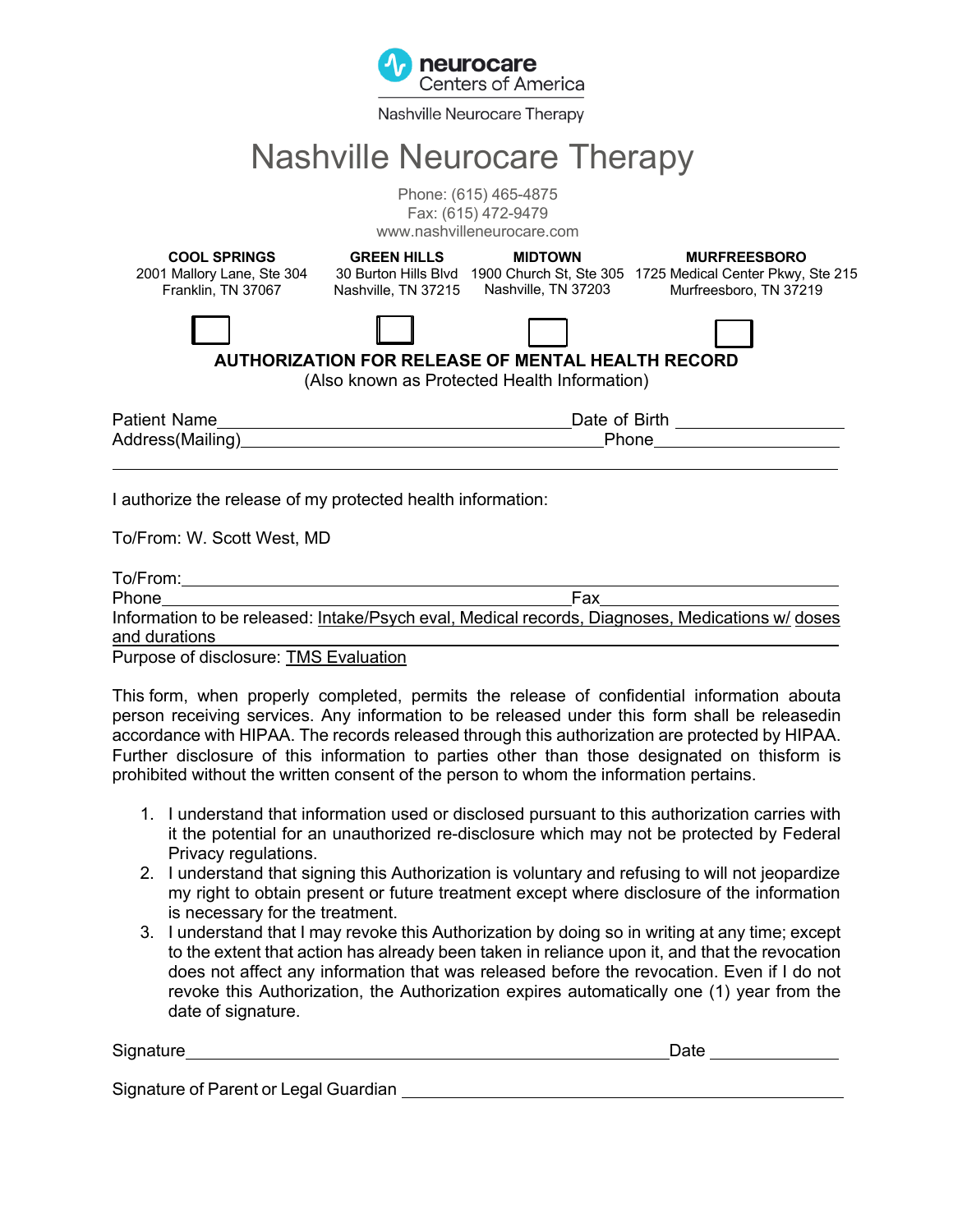#### **Notice of Privacy Practices(Medical)**

#### THIS NOTICE DESCRIBES HOW MEDICAL INFORMATION ABOUT YOU MAY BE USED AND DISCLOSED AND HOW YOU CAN GET ACCESS TO THIS INFORMATION.

#### **PLEASE REVIEW IT CAREFULLY.**

The Health Insurance Portability & Accountability Act of 1996 ("HIPAA") is a federal program that requires that all medical records and other individually identifiable health information used or disclosed byus in any significant new rights to understand and control how your health information is used. "HIPAA" provides penalties for covered entities that misuse personal health information.

As required by "HIPAA", we have prepared this explanation of how we are required to maintain the privacyof your health information and how we may use and disclose your health information.

We may use and disclose your medical records only for each of the following purposes: treatment, paymentand health care operations.

- Treatment means providing, coordinating, or managing health care and related services by one o more healthcare providers. An example of this would include a physical examination.
- Payment means such activities as obtaining reimbursement for services, confirming coverage, billing or collection activities, and utilization review. An example of this would be sending a bill for your visit to your insurance company for payment.
- Health care operations include the business aspects of running our practice, such as conducting quality assessment and improvement activities, auditing functions, cost-management analysis, andcustomer service. An example would be an internal quality assessment review.

We may also create and distribute de-identified health information by removing all references to individually identifiable information.

We may contact you to provide appointment reminders or information about treatment alternatives or otherhealth-related benefits and services that may be of interest to you.

Any other uses and disclosures will be made only with your written authorization. You may revoke such authorization in writing and we are required to honor and abide by that written request, except to the extentthat we have already taken actions relying on your authorization. You have the following rights with respect to your protected health information, which you can exercise by presenting a written request to the Privacy Officer:

- The right to request restrictions on certain uses and disclosures of protected health information, including those related to disclosures to family members, other relatives, close personal friends, orany other person identified by you.We are, however, notrequired to agree to a requested restriction.If we do agree to a restriction, we must abide by it unless you agree in writing to remove it.
- The right to reasonable requests to receive confidential communications of protected healthinformation from us by alternative means or at alternative locations.
- The right to inspect and copy your protected health information.The right to amend your protected health information.
- The right to receive an accounting of disclosures of protected health information.
- The right to obtain a paper copy of this notice from us upon request.

We are required by law to maintain the privacy of your protected health information and to provide youwith notice of our legal duties and privacy practices with respect to protected health information.

This notice is effective as of January l, 2011 and we are required to abide by the terms of the Notice of Privacy Practices currently in effect. We reserve the right to change the terms of our Notice of PrivacyPractices and to make the new notice provisions effective for all protected health information that wemaintain. We will post and you may request a written copy of a revised Notice of Privacy Practices fromthis office.

You have recourse if you feel that your privacy protections have been violated. You have the right to filewritten complaint with our office, or with the Department of Health & Human Services, Office of Civil Rights, about violations of the provisions of this notice or the policies and procedures of our office. We will not retaliate against you for filing and complaint. Please contact us for more information.

For more information about HIPAA or to file a complaint:

The U.S. Department of Health & Human Services Office ofCivil Rights 200 Independence Avenue, S.W. Washington, D. C. 20201 (202) 619-0257 Toll Free: 1-877-696-6775